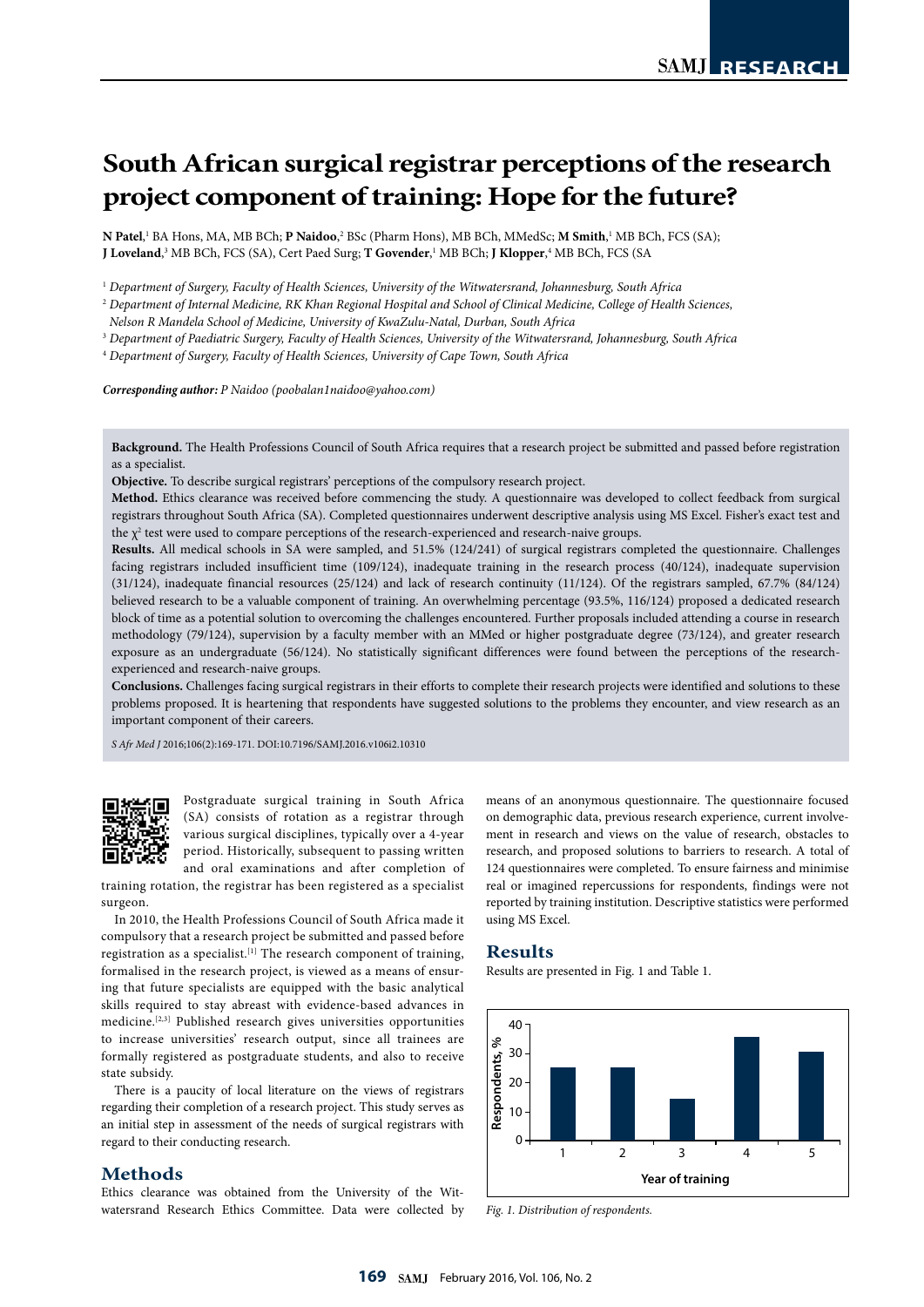| Table 1. Descriptive statistics                                                                                               |                                          |
|-------------------------------------------------------------------------------------------------------------------------------|------------------------------------------|
| University medical schools sampled, N                                                                                         | 8                                        |
| Registrars currently enrolled, N                                                                                              | 241                                      |
| Completed questionnaires, n                                                                                                   | 124                                      |
| Registrars with no research experience, $n/N$ (%)                                                                             | 87/124 (70.2)                            |
| Registrars with research experience, $n/N$ (%)                                                                                | 37/124 (29.8)                            |
| Undergraduate level, n                                                                                                        | 23                                       |
| Postgraduate level, n                                                                                                         | 14                                       |
| Registrars strongly agreeing or agreeing with the statements<br>below, $n/N$ (%)                                              |                                          |
| Their institution adequately prepared them for research                                                                       | 41/124(33.1)                             |
| They received formal research training                                                                                        | $52/124$ (41.9) (22 - 100 <sup>†</sup> ) |
| They were aware of ongoing research in their department                                                                       | 98/124 (79.0)                            |
| They were currently involved in research (other than MMed)                                                                    | $54/124$ (43.5) (0 - 79 <sup>†</sup> )   |
| They recognised the value of undertaking research, apart<br>from requirement for registration                                 | $84/124(67.7)(44-89)$                    |
| Agreed reasons for performing research*, $n/N$ (%)                                                                            |                                          |
| Advancement of knowledge                                                                                                      | 52/124 (41.9)                            |
| Requirement for registration                                                                                                  | 45/124 (36.3)                            |
| Academic promotion                                                                                                            | 9/124(7.3)                               |
| Fame                                                                                                                          | 5/124(4.0)                               |
| Wealth                                                                                                                        | 5/124(4.0)                               |
| Identified obstacles to research <sup>*</sup> , $n/N$ (%)                                                                     |                                          |
| Insufficient time                                                                                                             | 109/124 (87.9)                           |
| Inadequate of training in the research process                                                                                | 40/124 (32.3)                            |
| Lack of supervisors                                                                                                           | 31/124 (25.0)                            |
| Insufficient funding                                                                                                          | 25/124 (20.2)                            |
| Lack of ongoing research within the department                                                                                | 11/124(8.9)                              |
| Other                                                                                                                         | 6/124(4.8)                               |
| Proposed solutions <sup>*</sup> , $n/N$ (%)                                                                                   |                                          |
| Dedicated research block                                                                                                      | 116/124 (93.5) (84 - 100 <sup>†</sup> )  |
| Research methods course                                                                                                       | 79/124 (63.7) (27 - 100 <sup>†</sup> )   |
| Supervision by faculty with MMed or higher postgraduate<br>degree                                                             | 73/124 (58.9) (0 - 70 <sup>†</sup> )     |
| More research exposure as undergraduates                                                                                      | $56/124(45.2)(0-68^{\dagger})$           |
| Other                                                                                                                         | 4/124(3.2)                               |
| Registrars with plans to undertake future research, $n/N$ (%)                                                                 | $81/124(65.3)(33 - 78†)$                 |
| 'Some respondents identified >1 obstacle and/or solution.<br><sup>†</sup> Range of responses (%) from different institutions. |                                          |

# **Discussion**

Respondents identified lack of time, lack of supervisors and lack of training in research methodology as significant obstacles to research. They proposed a dedicated research block, formal training in research methodology, supervision of research by faculty with an MMed degree or higher, and greater undergraduate research exposure as solutions to the obstacles identified.

Owing to the high burden of disease, the relative shortage of trained surgeons and a

'Halstedian' approach to surgical training (in place for over a century, and encompassing exposure to graduated clinical experience in the operating room during several years of registrar training under the close tutelage of dedicated senior consultant surgeons), the surgical registrar in SA is arguably heavily overworked. Against this background, it is therefore not surprising that most of the respondents view lack of time as the major obstacle to completing their research projects.

Since consultant surgeons fluent in the nuances of research are most likely to ensure that the time registrars invest in research is productive, we suggest a supervisor's course in research methodology as a minimum requirement for all consultants responsible for supervising registrar research. Training institutions should provide consultants with incentives to upskill, obtain research degrees and increase their research output. Furthermore, there is a need to improve communication between registrars and departments on planned and ongoing research, to identify possibilities for registrar involvement.

Only a minority of the respondents agreed that their institution adequately prepared them for research. This finding mirrors those of the American Surgical Association's Blue Ribbon Committee on surgical education, which found that research training in the USA is thought to lack the structure, organisation and strict oversight that are well developed in clinical training.<sup>[2]</sup>

In order to improve the research capability of registrars, we suggest mandating the completion of a validated formal research methodology course for all surgical registrars within the first year of their registrar training, or as a requirement for qualification for the surgical intermediate examination. In addition, we suggest provision of time to be dedicated solely to research and the completion of a research project within the framework of existing surgical training programmes. The decrease in registrars' clinical responsibility during this time would necessitate the employment of additional registrars or medical officers in order to mitigate deficiencies in clinical service. We found that research exposure varied widely between training institutions, indicating a need to strengthen research training and output at certain institutions.

A minority of surgical registrars have previous research experience, although no significant differences in perceptions of research existed between the researchexperienced and research-naive groups. This similarity between the two groups is counterintuitive and, owing to the low number of respondents with previous research experience, may be a type II error. Furthermore, the finding is limited by the subjective perception of previous research experience. A limitation of this study that may also contribute to this finding is the failure to distinguish between respondents with previous research exposure as undergraduate medical students and those with previous research exposure as undergraduates in other fields.